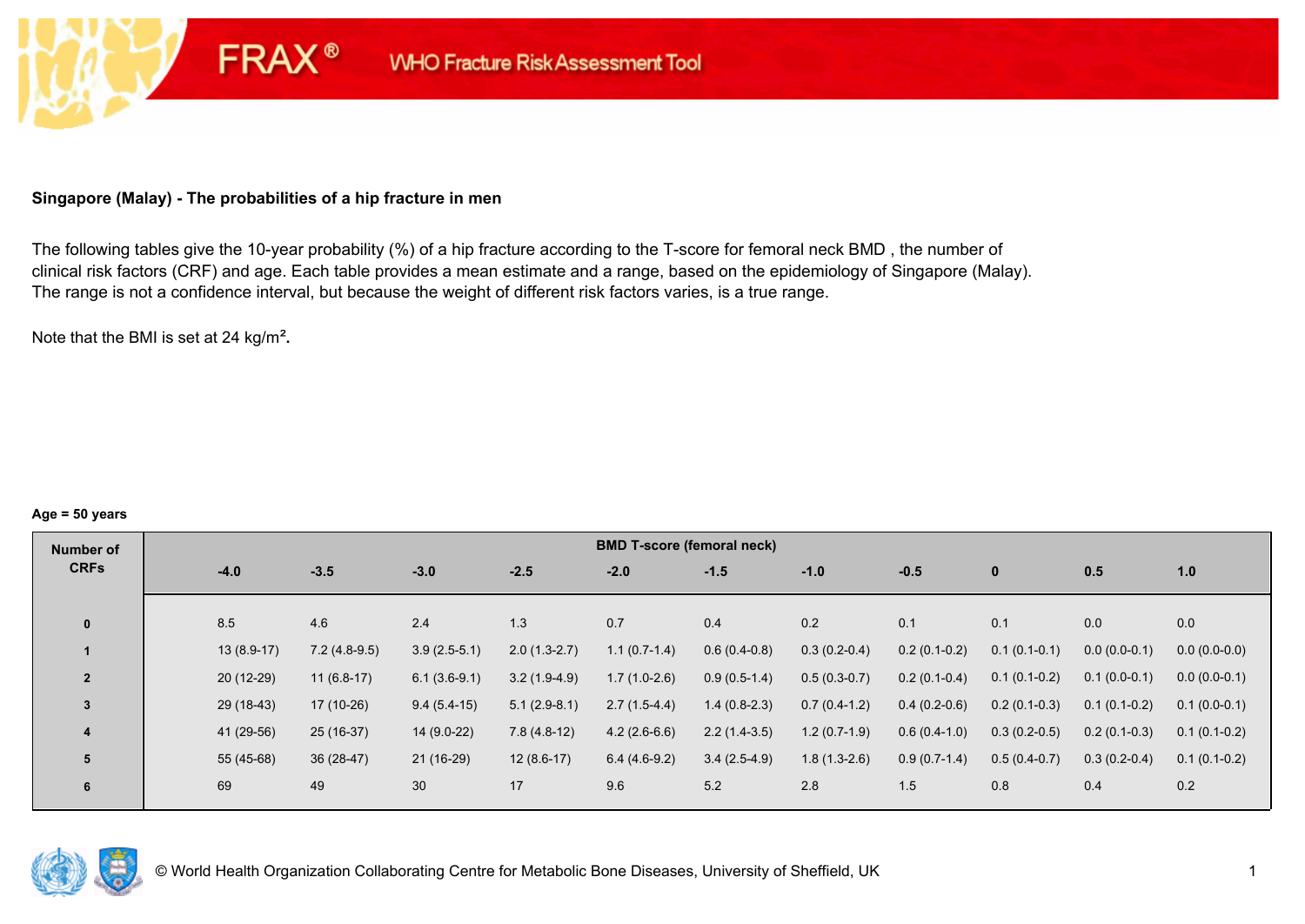# **Age = 55 years**

**FRAX®** 

| Number of      |             |              |                |                  |                | <b>BMD T-score (femoral neck)</b> |                |                |                |                |                |
|----------------|-------------|--------------|----------------|------------------|----------------|-----------------------------------|----------------|----------------|----------------|----------------|----------------|
| <b>CRFs</b>    | $-4.0$      | $-3.5$       | $-3.0$         | $-2.5$           | $-2.0$         | $-1.5$                            | $-1.0$         | $-0.5$         | $\mathbf 0$    | 0.5            | 1.0            |
| $\mathbf 0$    | 12          | 6.7          | 3.7            | 2.1              | 1.1            | 0.6                               | 0.3            | 0.2            | 0.1            | 0.1            | 0.0            |
|                | 18 (13-22)  | $10(7.1-13)$ | $5.8(3.9-7.2)$ | $3.2(2.2-4.0)$   | $1.8(1.2-2.2)$ | $1.0(0.6-1.2)$                    | $0.5(0.4-0.7)$ | $0.3(0.2-0.4)$ | $0.2(0.1-0.2)$ | $0.1(0.1-0.1)$ | $0.1(0.0-0.1)$ |
| $\overline{2}$ | 26 (17-36)  | 16 (9.9-22)  | $8.9(5.5-13)$  | $5.0(3.1 - 7.2)$ | $2.7(1.7-4.0)$ | $1.5(0.9-2.2)$                    | $0.8(0.5-1.2)$ | $0.4(0.3-0.7)$ | $0.3(0.2-0.4)$ | $0.1(0.1-0.2)$ | $0.1(0.1-0.1)$ |
| 3              | $37(25-49)$ | $23(15-32)$  | $13(8.3-20)$   | $7.6(4.6-11)$    | $4.2(2.6-6.5)$ | $2.3(1.4-3.6)$                    | $1.3(0.8-2.0)$ | $0.7(0.4-1.1)$ | $0.4(0.2-0.6)$ | $0.2(0.1-0.4)$ | $0.1(0.1-0.2)$ |
| 4              | 49 (37-62)  | $32(23-44)$  | $20(13-28)$    | $11(7.6-17)$     | $6.4(4.2-9.7)$ | $3.6(2.3-5.4)$                    | $2.0(1.3-3.0)$ | $1.1(0.7-1.7)$ | $0.6(0.4-0.9)$ | $0.3(0.2-0.5)$ | $0.2(0.1-0.3)$ |
| 5              | 62 (54-72)  | 44 (36-55)   | 28 (22-37)     | 17 (13-23)       | $9.6(7.4-13)$  | $5.4(4.2-7.6)$                    | $3.0(2.3-4.3)$ | $1.6(1.3-2.4)$ | $0.9(0.7-1.3)$ | $0.5(0.4-0.8)$ | $0.3(0.2-0.4)$ |
| 6              | 74          | 57           | 38             | 24               | 14             | 8.0                               | 4.5            | 2.5            | 1.4            | 0.8            | 0.5            |

# **Age = 60 years**

| Number of      |             |              |                |                | <b>BMD T-score (femoral neck)</b> |                |                |                |                |                |                |
|----------------|-------------|--------------|----------------|----------------|-----------------------------------|----------------|----------------|----------------|----------------|----------------|----------------|
| <b>CRFs</b>    | $-4.0$      | $-3.5$       | $-3.0$         | $-2.5$         | $-2.0$                            | $-1.5$         | $-1.0$         | $-0.5$         | $\mathbf{0}$   | 0.5            | 1.0            |
| $\mathbf{0}$   | 15          | 8.9          | 5.3            | 3.1            | 1.8                               | 1.1            | 0.6            | 0.4            | 0.2            | 0.1            | 0.1            |
|                | $21(15-25)$ | $13(9.3-15)$ | $7.9(5.5-9.3)$ | $4.7(3.2-5.5)$ | $2.8(1.9-3.3)$                    | $1.6(1.1-1.9)$ | $0.9(0.6-1.1)$ | $0.5(0.4-0.6)$ | $0.3(0.2-0.4)$ | $0.2(0.1-0.2)$ | $0.1(0.1-0.1)$ |
| $\overline{2}$ | $30(21-38)$ | 19 (13-25)   | $12(7.7-16)$   | $7.1(4.6-9.6)$ | $4.2(2.7-5.7)$                    | $2.4(1.6-3.4)$ | $1.4(0.9-2.0)$ | $0.8(0.5-1.2)$ | $0.5(0.3-0.7)$ | $0.3(0.2-0.4)$ | $0.2(0.1-0.3)$ |
| 3              | 40 (30-51)  | 27 (19-36)   | $17(12-23)$    | $10(6.9-15)$   | $6.2(4.1-8.9)$                    | $3.7(2.4-5.3)$ | $2.2(1.4-3.2)$ | $1.3(0.8-1.9)$ | $0.8(0.5-1.1)$ | $0.5(0.3-0.7)$ | $0.3(0.2-0.4)$ |
| 4              | $51(42-62)$ | $36(28-47)$  | 24 (18-33)     | $15(11-21)$    | $9.2(6.5-13)$                     | $5.5(3.9-8.0)$ | $3.2(2.3-4.8)$ | $1.9(1.3-2.8)$ | $1.1(0.8-1.7)$ | $0.7(0.5-1.0)$ | $0.4(0.3-0.6)$ |
| 5              | 63 (57-71)  | 47 (42-57)   | $33(28-42)$    | 21 (18-28)     | $13(11-18)$                       | $8.1(6.6-11)$  | $4.8(3.9-6.7)$ | $2.8(2.3-4.0)$ | $1.7(1.4-2.4)$ | $1.0(0.9-1.5)$ | $0.6(0.5-0.9)$ |
| 6              | 72          | 59           | 44             | 30             | 19                                | 12             | 7.0            | 4.2            | 2.5            | 1.5            | 0.9            |

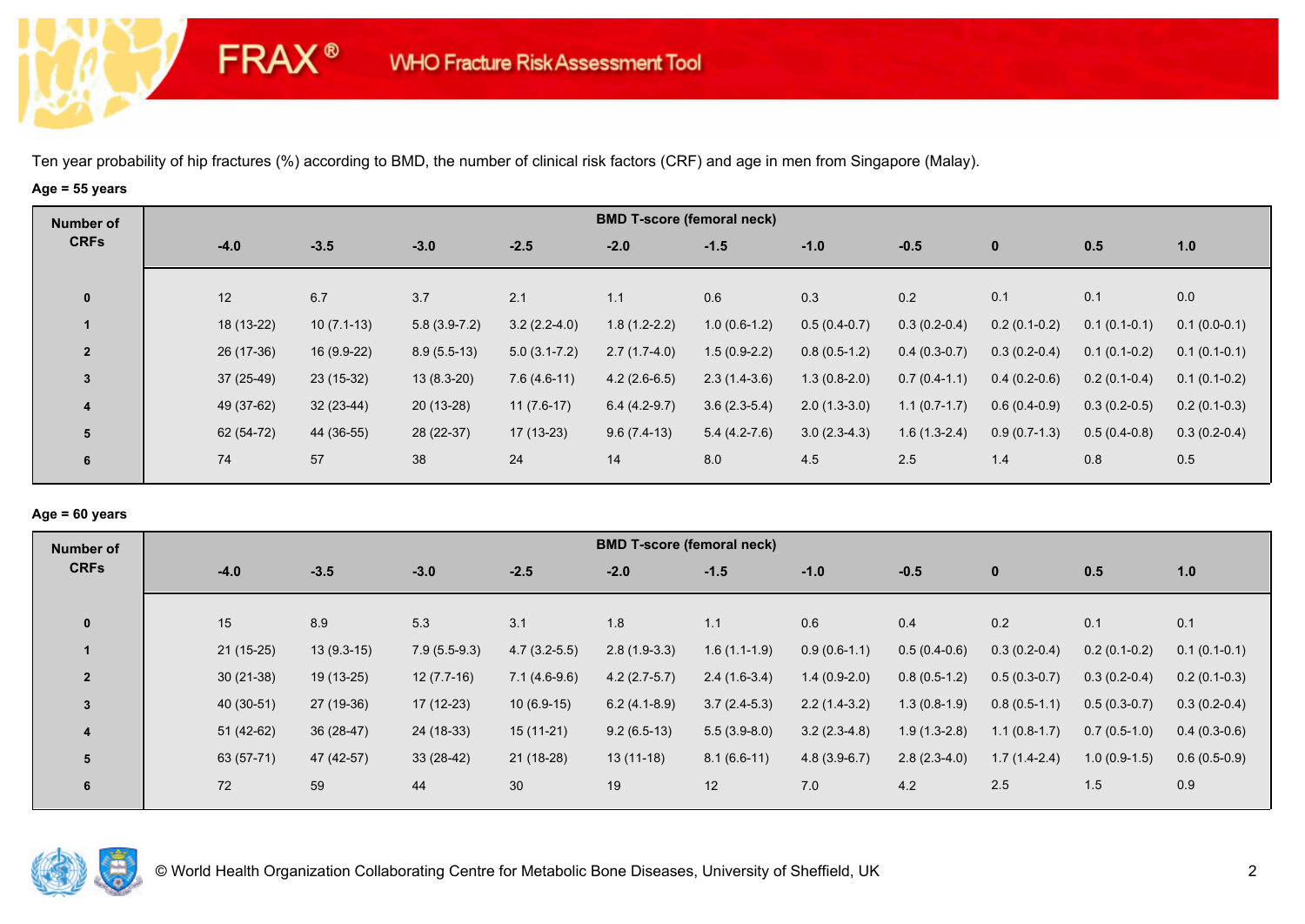# **Age = 65 years**

**FRAX®** 

| Number of      |             |                 |               |                | <b>BMD T-score (femoral neck)</b> |                |                |                |                |                |                |
|----------------|-------------|-----------------|---------------|----------------|-----------------------------------|----------------|----------------|----------------|----------------|----------------|----------------|
| <b>CRFs</b>    | $-4.0$      | $-3.5$          | $-3.0$        | $-2.5$         | $-2.0$                            | $-1.5$         | $-1.0$         | $-0.5$         | $\mathbf 0$    | 0.5            | 1.0            |
| $\mathbf 0$    | 16          | 10 <sup>°</sup> | 6.3           | 3.9            | 2.4                               | 1.5            | 0.9            | 0.6            | 0.4            | 0.2            | 0.2            |
|                | $22(16-24)$ | $14(10-16)$     | $9.2(6.6-11)$ | $5.8(4.1-6.7)$ | $3.6(2.6-4.2)$                    | $2.3(1.6-2.6)$ | $1.4(1.0-1.6)$ | $0.9(0.6-1.0)$ | $0.6(0.4-0.7)$ | $0.4(0.3-0.4)$ | $0.2(0.2-0.3)$ |
| $\overline{2}$ | $30(22-37)$ | $20(14-25)$     | $13(9.2-17)$  | $8.5(5.8-11)$  | $5.4(3.6-6.9)$                    | $3.3(2.2-4.3)$ | $2.1(1.4-2.7)$ | $1.3(0.9-1.7)$ | $0.8(0.6-1.1)$ | $0.5(0.4-0.7)$ | $0.3(0.2-0.4)$ |
| $\mathbf{3}$   | $39(31-48)$ | $28(21-35)$     | 19 (14-24)    | $12(8.7-16)$   | $7.8(5.5-10)$                     | $4.9(3.4-6.7)$ | $3.1(2.1-4.2)$ | $1.9(1.3-2.7)$ | $1.2(0.8-1.7)$ | $0.8(0.5-1.1)$ | $0.5(0.3-0.7)$ |
| 4              | 49 (42-58)  | 37 (30-46)      | 26 (20-33)    | $17(13-23)$    | $11(8.5-15)$                      | $7.1(5.4-9.9)$ | $4.5(3.4-6.3)$ | $2.8(2.1-4.0)$ | $1.8(1.4-2.6)$ | $1.2(0.9-1.7)$ | $0.7(0.6-1.1)$ |
| 5              | 59 (55-67)  | 47 (42-55)      | 34 (31-42)    | $24(21-30)$    | 16 (14-21)                        | $10(8.8-14)$   | $6.5(5.6-8.8)$ | $4.1(3.5-5.7)$ | $2.7(2.3-3.7)$ | $1.7(1.4-2.4)$ | $1.1(0.9-1.5)$ |
| 6              | 68          | 57              | 44            | 32             | 22                                | 14             | 9.3            | 5.9            | 3.9            | 2.5            | 1.6            |

# **Age = 70 years**

| Number of      |             |             |               |                | <b>BMD T-score (femoral neck)</b> |                |                |                |                |                |                |
|----------------|-------------|-------------|---------------|----------------|-----------------------------------|----------------|----------------|----------------|----------------|----------------|----------------|
| <b>CRFs</b>    | $-4.0$      | $-3.5$      | $-3.0$        | $-2.5$         | $-2.0$                            | $-1.5$         | $-1.0$         | $-0.5$         | $\mathbf 0$    | 0.5            | 1.0            |
| $\mathbf{0}$   | 14          | 9.2         | 6.2           | 4.1            | 2.7                               | 1.8            | 1.2            | 0.8            | 0.5            | 0.4            | 0.2            |
|                |             |             |               |                |                                   |                |                |                |                |                |                |
|                | 21 (19-26)  | $14(13-18)$ | $9.8(8.6-13)$ | $6.6(5.7-8.5)$ | $4.4(3.8-5.7)$                    | $2.9(2.5-3.7)$ | $1.9(1.6-2.5)$ | $1.3(1.1-1.6)$ | $0.9(0.7-1.1)$ | $0.6(0.5-0.8)$ | $0.4(0.3-0.5)$ |
| $\overline{2}$ | $31(26-38)$ | 22 (18-28)  | $15(13-20)$   | $10(8.6-14)$   | $7.0(5.7-9.3)$                    | $4.7(3.8-6.2)$ | $3.1(2.5-4.1)$ | $2.1(1.7-2.8)$ | $1.4(1.1-1.9)$ | $0.9(0.8-1.3)$ | $0.6(0.5-0.9)$ |
| $\overline{3}$ | 42 (36-49)  | $32(26-38)$ | 23 (18-28)    | $16(13-20)$    | $11(8.6-14)$                      | $7.4(5.8-9.4)$ | $5.0(3.8-6.3)$ | $3.3(2.6-4.3)$ | $2.3(1.7-2.9)$ | $1.5(1.2-2.0)$ | $1.0(0.8-1.3)$ |
| 4              | 55 (47-61)  | 44 (36-50)  | $33(26-38)$   | 24 (19-28)     | 17 (13-20)                        | $12(8.7-14)$   | $7.9(5.8-9.4)$ | $5.4(4.0-6.4)$ | $3.7(2.7-4.4)$ | $2.5(1.8-3.0)$ | $1.7(1.2-2.1)$ |
| 5              | 66 (58-69)  | 56 (48-59)  | 45 (37-48)    | $34(28-37)$    | 25 (20-28)                        | 18 (14-20)     | $12(9.4-14)$   | $8.5(6.4-9.5)$ | $5.9(4.4-6.6)$ | $4.0(3.0-4.6)$ | $2.7(2.1-3.1)$ |
| 6              | 74          | 67          | 57            | 46             | 36                                | 26             | 19             | 13             | 9.2            | 6.4            | 4.4            |

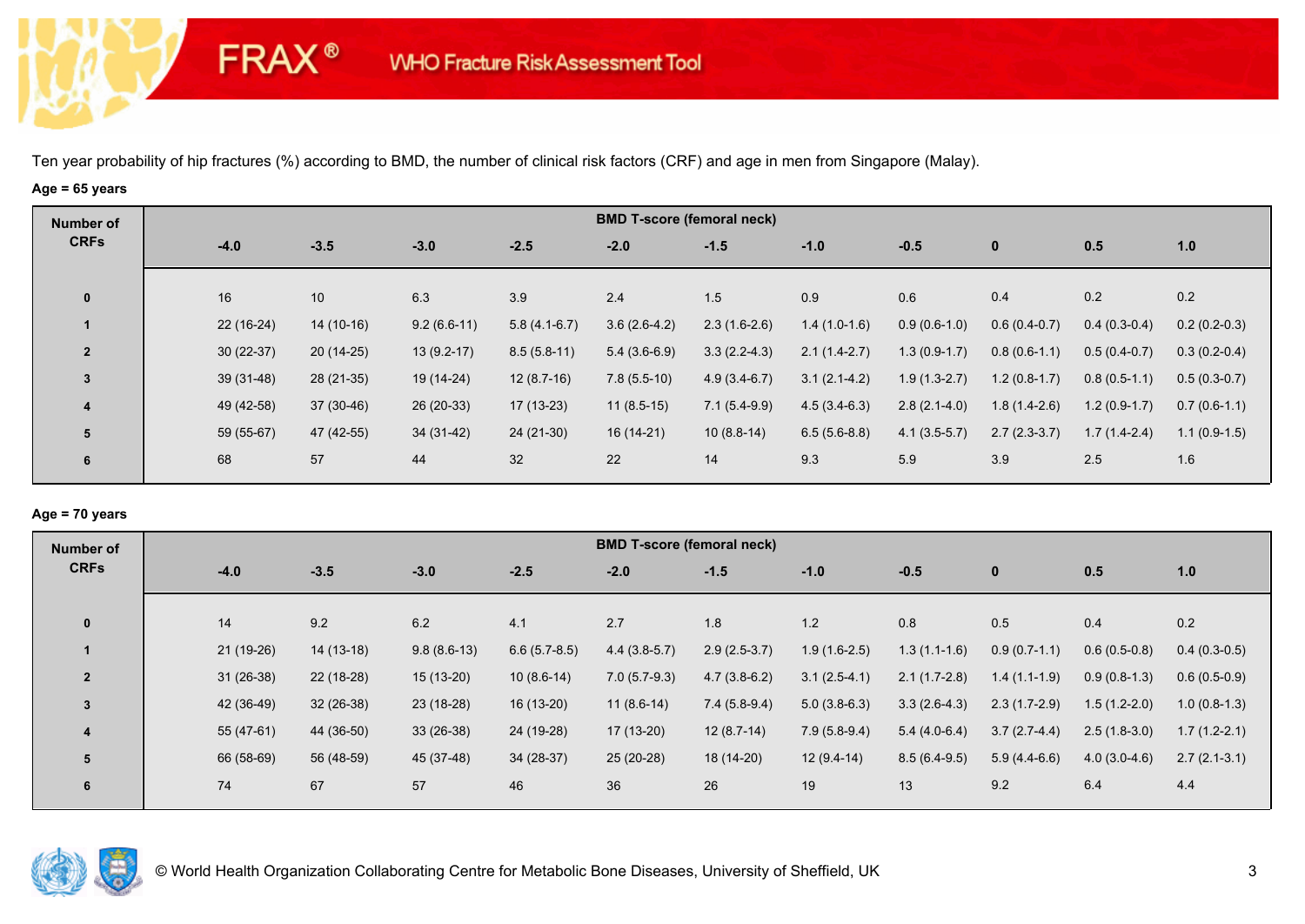### **Age = 75 years**

**FRAX®** 

| Number of               |             |            |              |               |               | <b>BMD T-score (femoral neck)</b> |                |                |                |                |                |
|-------------------------|-------------|------------|--------------|---------------|---------------|-----------------------------------|----------------|----------------|----------------|----------------|----------------|
| <b>CRFs</b>             | $-4.0$      | $-3.5$     | $-3.0$       | $-2.5$        | $-2.0$        | $-1.5$                            | $-1.0$         | $-0.5$         | $\mathbf{0}$   | 0.5            | 1.0            |
| $\bf{0}$                | 11          | 7.8        | 5.5          | 3.9           | 2.7           | 1.9                               | 1.3            | 0.9            | 0.7            | 0.5            | 0.3            |
|                         | 19 (15-37)  | 14 (11-28) | $10(7.7-21)$ | $7.3(5.5-15)$ | $5.2(3.8-11)$ | $3.6(2.7-7.9)$                    | $2.5(1.9-5.6)$ | $1.8(1.3-4.0)$ | $1.3(0.9-2.9)$ | $0.9(0.7-2.1)$ | $0.7(0.5-1.5)$ |
| $\overline{2}$          | $30(20-48)$ | 23 (15-39) | 17 (11-30)   | $13(7.7-23)$  | $9.2(5.4-17)$ | $6.6(3.8-12)$                     | $4.6(2.6-8.8)$ | $3.4(1.9-6.4)$ | $2.4(1.4-4.7)$ | $1.7(1.0-3.4)$ | $1.2(0.7-2.4)$ |
| 3                       | 42 (27-58)  | 34 (20-49) | 27 (15-40)   | $21(11-32)$   | $15(7.8-24)$  | $11(5.5-18)$                      | $8.0(3.9-13)$  | $5.9(2.8-9.6)$ | $4.3(2.0-7.0)$ | $3.1(1.5-5.1)$ | $2.2(1.0-3.7)$ |
| $\overline{\mathbf{4}}$ | 55 (36-66)  | 47 (28-58) | $39(21-50)$  | $31(16-40)$   | 24 (11-32)    | 18 (8.2-24)                       | $13(5.8-18)$   | $9.8(4.2-13)$  | $7.2(3.1-9.9)$ | $5.3(2.2-7.3)$ | $3.8(1.6-5.3)$ |
| 5                       | 67 (46-73)  | 60 (38-66) | 52 (30-58)   | 44 (23-50)    | $35(17-40)$   | $27(12-32)$                       | $21(9.0-24)$   | $16(6.6-18)$   | $12(4.8-14)$   | $8.8(3.5-10)$  | $6.4(2.5-7.5)$ |
| 6                       | 76          | 71         | 64           | 57            | 48            | 39                                | 31             | 24             | 19             | 14             | 10             |

# **Age = 80 years**

| Number of      |             |              |               |               |               | <b>BMD T-score (femoral neck)</b> |                |                |                |                |                |
|----------------|-------------|--------------|---------------|---------------|---------------|-----------------------------------|----------------|----------------|----------------|----------------|----------------|
| <b>CRFs</b>    | $-4.0$      | $-3.5$       | $-3.0$        | $-2.5$        | $-2.0$        | $-1.5$                            | $-1.0$         | $-0.5$         | $\mathbf{0}$   | 0.5            | 1.0            |
|                |             |              |               |               |               |                                   |                |                |                |                |                |
| $\mathbf{0}$   | 8.7         | 6.5          | 4.9           | 3.6           | 2.7           | 2.0                               | 1.4            | 1.1            | 0.8            | 0.6            | 0.5            |
|                | $15(11-30)$ | $12(8.5-24)$ | $8.9(6.3-19)$ | $6.7(4.7-14)$ | $5.0(3.5-11)$ | $3.7(2.6-8.1)$                    | $2.8(1.9-6.1)$ | $2.1(1.4-4.7)$ | $1.6(1.1-3.5)$ | $1.2(0.8-2.7)$ | $0.9(0.6-2.0)$ |
| $\overline{2}$ | $24(15-40)$ | $19(11-33)$  | $15(8.6-26)$  | $11(6.5-21)$  | $8.6(4.9-16)$ | $6.5(3.6-12)$                     | $4.9(2.7-9.3)$ | $3.7(2.0-7.2)$ | $2.9(1.5-5.5)$ | $2.2(1.2-4.2)$ | $1.6(0.9-3.2)$ |
| $\overline{3}$ | $34(20-50)$ | 28 (16-43)   | $23(12-35)$   | 18 (9.0-29)   | $14(6.8-23)$  | $11(5.1-18)$                      | $8.2(3.8-14)$  | $6.4(2.9-11)$  | $4.9(2.2-8.3)$ | $3.7(1.7-6.4)$ | $2.9(1.3-4.9)$ |
| 4              | 46 (27-58)  | $39(21-51)$  | $33(17-44)$   | $27(13-37)$   | $22(9.9-30)$  | $17(7.5-24)$                      | $13(5.7-19)$   | $10(4.4-15)$   | $8.0(3.3-11)$  | $6.2(2.5-8.9)$ | $4.8(1.9-6.8)$ |
| 5              | 58 (36-64)  | $51(29-58)$  | 45 (24-51)    | 38 (19-43)    | $31(14-36)$   | $25(11-29)$                       | $20(8.5-24)$   | $16(6.6-19)$   | $13(5.1-15)$   | $9.9(3.9-12)$  | $7.7(3.0-9.4)$ |
| 6              | 68          | 63           | 57            | 50            | 43            | 36                                | 29             | 24             | 19             | 15             | 12             |
|                |             |              |               |               |               |                                   |                |                |                |                |                |